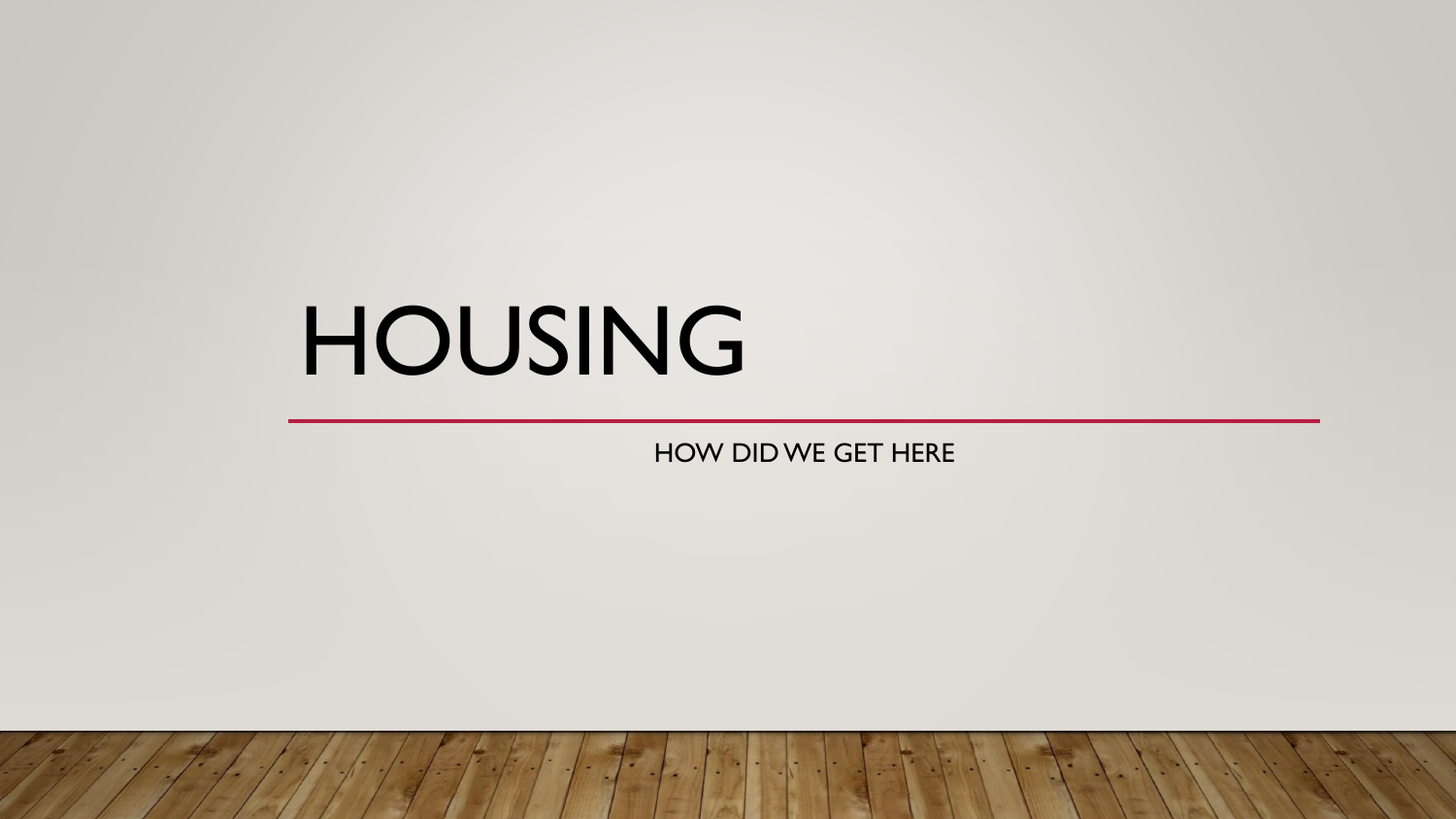**Building Materials Prices Up More Than 19% Year over Year**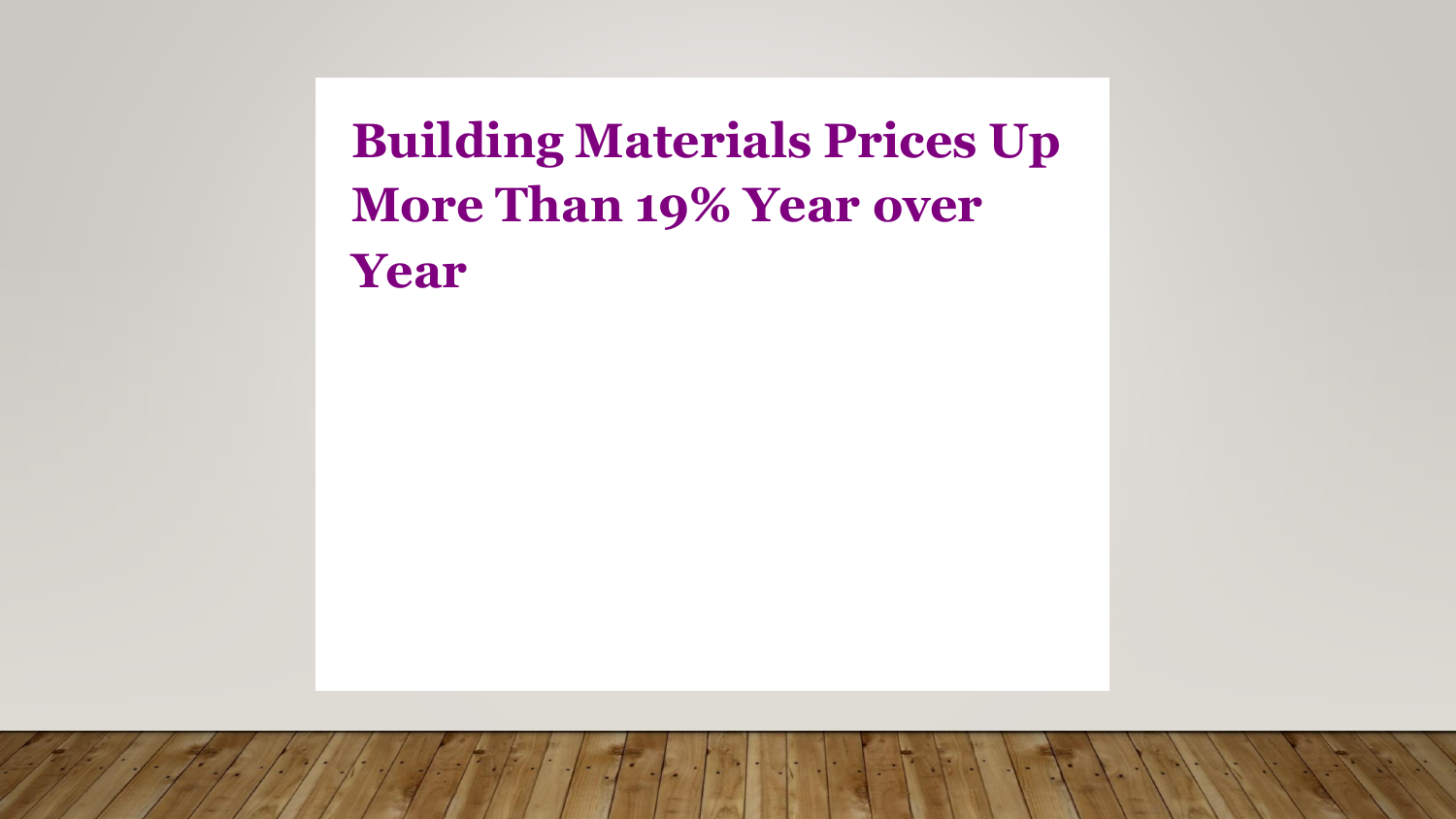

#### **State Wage and WorkforceDemandData: Idaho**

| <b>Annual Wages in Construction: Idaho</b>                           | Mean   | <b>Top 25%</b><br><b>Earn at Least</b> |
|----------------------------------------------------------------------|--------|----------------------------------------|
| First-Line Supervisors of Construction Trades and Extraction Workers | 61,960 | 72,370                                 |
| <b>Brickmasons and Blockmasons</b>                                   | 46,750 | 56,200                                 |
| Carpenters                                                           | 41,060 | 48,510                                 |
| <b>Tile and Stone Setters</b>                                        | 38,830 | 46,380                                 |
| Cement Masons and Concrete Finishers                                 | 42,840 | 50,080                                 |
| <b>Construction Laborers</b>                                         | 36,050 | 40,680                                 |
| Paving, Surfacing, and Tamping Equipment Operators                   | 40,270 | 45,330                                 |
| Operating Engineers & Other Construction Equipment Operators         | 47,920 | 56,310                                 |
| Drywall and Ceiling Tile Installers                                  | 37,870 | 46,410                                 |
| Electricians                                                         | 50,130 | 63,150                                 |
| Glaziers                                                             | 42,970 | 50,810                                 |
| Insulation Workers, Floor, Ceiling, and Wall                         | 47,030 | 62,410                                 |
| Painters, Construction and Maintenance                               | 33,780 | 41,100                                 |
| Pipelayers                                                           | 48,540 | 51,970                                 |
| Plumbers, Pipefitters, and Steamfitters                              | 49,720 | 67,530                                 |
| Plasterers and Stucco Masons                                         | 41,060 | 47,210                                 |
| Roofers                                                              | 40,980 | 47,890                                 |
| Construction and Building Inspectors                                 | n/a    | n/a                                    |
| Tapers                                                               | n/a    | n/a                                    |

*Source:Occupational Employment Statistics(OES), Bureauof Labor Statistics, 2020.*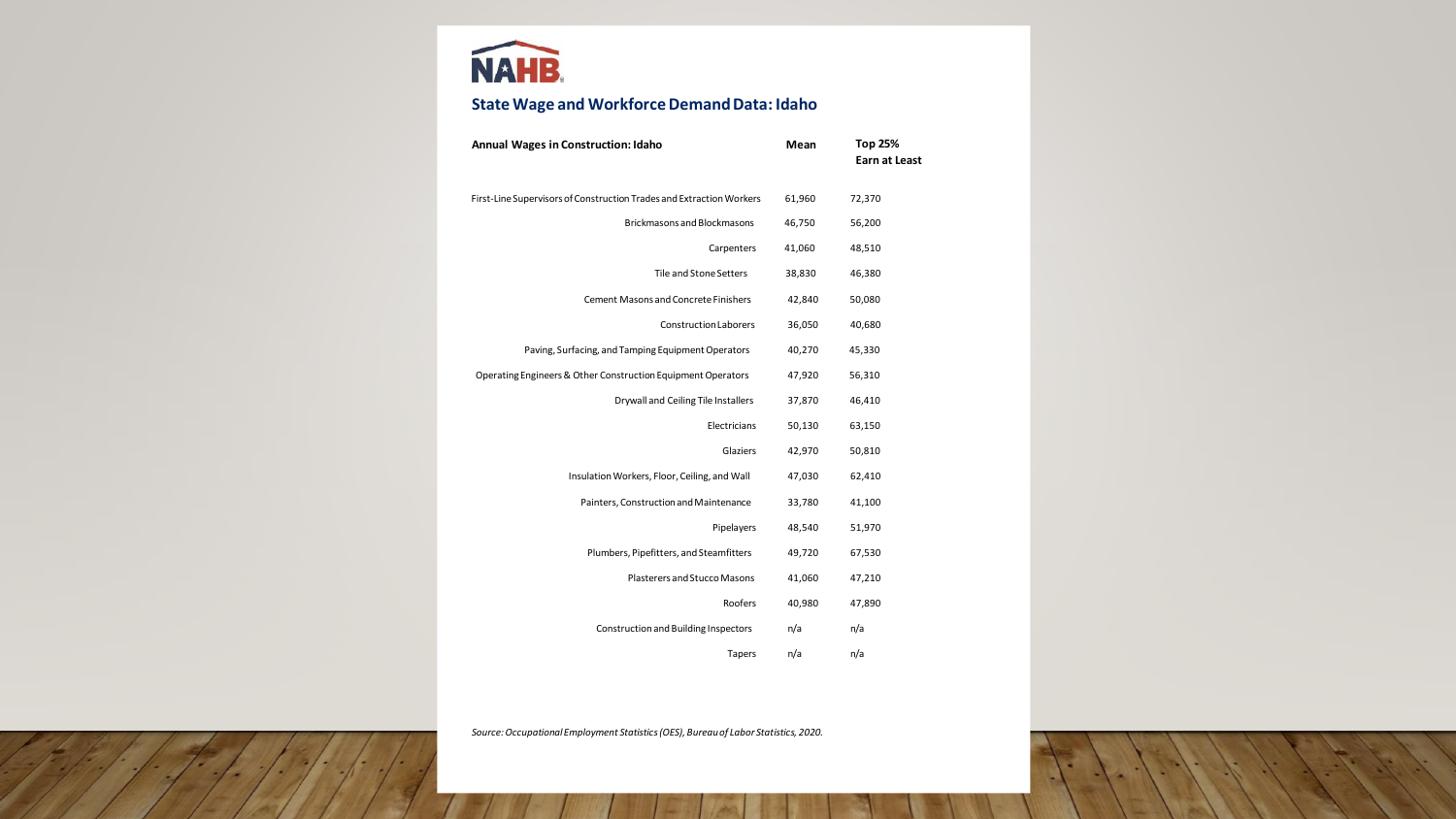## **Latest Wave of Rising Lumber Prices Adds More than \$18,600 to the Price of <sup>a</sup> New Home**

**Housing Affordability**



#### **Published**Jan 04, 2022

#### **Share:**

Following a few months of moderating prices last spring and summer, lumber prices are soaring once again, disrupting the housing market and harming housing affordability.

Over the past four months, lumber prices have nearly tripled, causing the price of an average new single-family home to increase by more than \$18,600, according to NAHB standard estimates of lumber used to build the average home. This lumber price hike has also added nearly \$7,300 to the market value of the average new multifamily home, which translates into households paying \$67 <sup>a</sup> month more to rent <sup>a</sup> new apartment.

According to Random Lengths, as of Dec. 29, the price of framing lumber topped \$1,000 per thousand board feet — <sup>a</sup> 167% increase since late August.

NAHB calculated these average home price increases based on the softwood lumber that goes into the average new home, as captured in the Builder Practices Survey conducted by Home Innovation Research Labs. Included is any softwood used in structural framing (including beams, joists, headers, rafters and trusses), sheathing, flooring and underlayment, interior wall and ceiling finishing, cabinets, doors, windows, roofing, siding, soffit and fascia, and exterior features such as garages, porches, decks, railing, fences and landscape walls.

#### Why Lumber Prices Have Surged

The unprecedented price volatility in the lumber market dates back to April 2020 when the COVID-19 pandemic took hold and sawmills curtailed production in anticipation of reduced demand. When it became clear in the ensuing months that housing weathered the storm much better than predicted and demand remained strong, lumber mills did not ramp up production accordingly.

The slow reaction by sawmills, combined with massive uptick in demand from do-it-yourselfers and big box retailers during the pandemic resulted in lumber prices peaking at <sup>a</sup> record-shattering



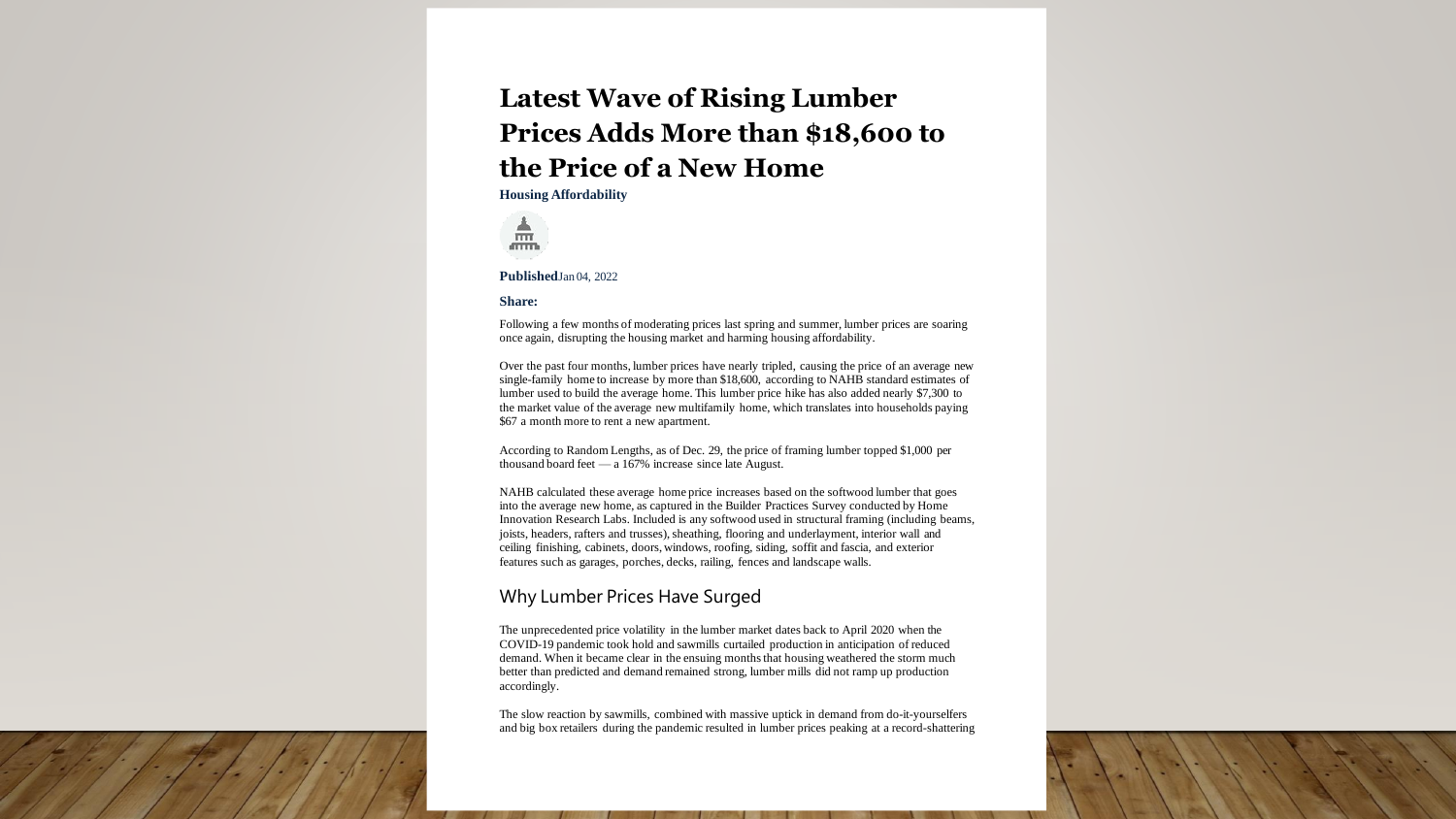## **Rising Interest Rates, Construction Costs Exacerbate Housing Affordability**

**Economics**



#### **Published**Mar 28, 2022

#### **Share:**

*NAHB Chief Economist Robert Dietzrecently provided this housing industry overview i n the biweekly e-newsletter Eye on the Economy.*

An elevated pace of inflation will challenge the economy for at least the next few years, prompting tighter credit market conditions. The broadest measure of inflation, the Consumer Price Index (CPI), is up 7.9% over the last 12 months, **reaching a 40-year high**. Although this rate of inflation should ease, albeit slowly, it will remain above the Federal Reserve's target for price changes. This is particularly true for housing rents, which make up approximately one-third of overall inflation data.

Rents are rising quickly, and those increases will persist in the CPI data as leases are renewed in the coming year.

Higher prices continue to affect the building material market as well. Led by recent gains in lumber and OSB pricing, combined with limited availability of numeroustypes of building products, **building materials in aggregate are up 20.4%**over the last year and 31.3% since January 2020.

As <sup>a</sup> result of these inflationary forces, the Federal Reserve **enacted its first federal funds rate hike** in March, increasing the short-term interest rate by 25 basis points. The economic projections provided by the central bank indicate that markets may expect six additional 25 basis-point increases through the end of 2022. Chairman Powell indicated in his commentary this week that the Fed is prepared to increase by 50 basis points, if needed. Additionally, the Fed will provide details later this year on how it will reduce its \$9 trillion balance sheet. Such <sup>a</sup> reduction will have an impact on long-term rates, including mortgage interest rates. The intended monetary policy path of the Fed is more accelerated than what NAHB had built into its initial 2022 forecast.

Our concern is that the Fed will move too quickly, invert the yield curve, and risk an economic recession. **Monetary policy tightening** can help normalize financial conditions and tamper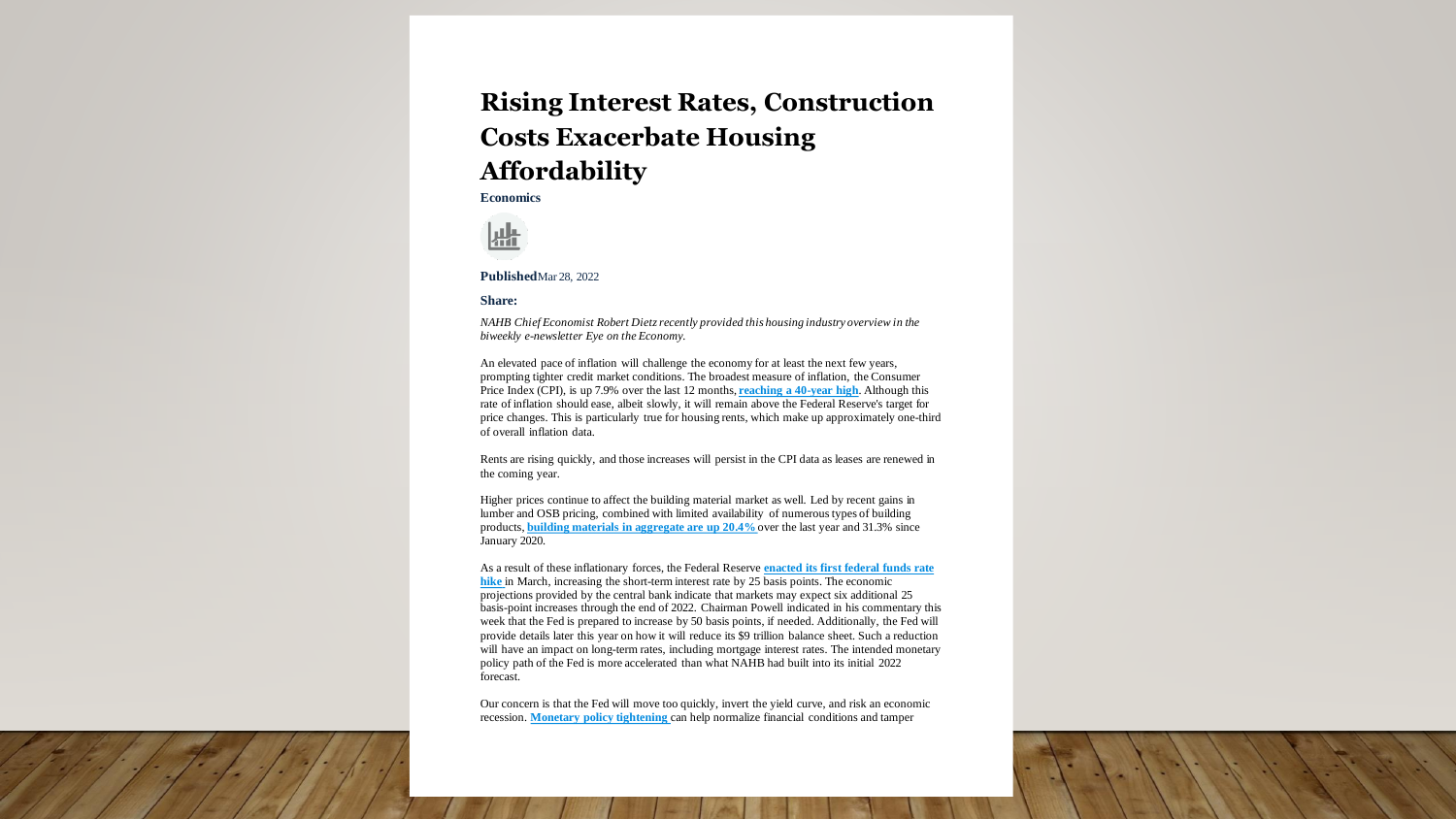### **Supply Chain Issues Continue to Slow Housing**

**Economics**



#### **Published**Feb 17, 2022

#### **Share:**

With builders continuing to report supply chain problems that are causing construction delays, overall housing starts decreased 4.1% to <sup>a</sup> seasonally adjusted annual rate of 1.64 million units, according to a report from the U.S. Department of Housing and Urban Development and the U.S. Census Bureau. However, in <sup>a</sup> sign of strong demand, building permits increased at a solid pace in January. The January reading of 1.64 million starts is the number of housing units builders would begin if development kept this pace for the next 12 months.Within this overall number, single-family starts decreased 5.6% to a 1.12 million seasonally adjusted annual rate. The multifamily sector, which includes apartment buildings and condos, decreased 0.8% to an annualized 522,000 pace. "The market needs more housing, but chronic production bottlenecks, including ongoing price increases for lumber and OSB, continue to raise housing costs and harm housing affordability," said NAHB Chairman Jerry Konter. "In fact, the number of single-family homes under construction continues to rise as construction cycle times increase due to delivery delays with building materials." "While single-family starts dropped in January, the rise in permits, along with solid builder sentiment as measured in recent monthly surveys, sugges<sup>t</sup> <sup>a</sup> positive start to the year given the recent rise in mortgage rates," said NAHB Chief Economist Robert Dietz. "The average 30-year mortgage rate increased from 3.1% to a 3.45% from December to January. Fueled by higher mortgage rates and construction costs, declining housing affordability will continue to affect the home building market in 2022." On <sup>a</sup> regional basis compared to the previous month, combined single-family and multifamily starts are 2.6% higher in the Northeast, 37.7% lower in the Midwest, 2.0% lower in the South and 17.7% higher in the West. Overall permits increased 0.7% to a 1.90 million unit annualized rate in January. Singlefamily permits increased 6.8% to a 1.21 million unit rate. Multifamily permits decreased 8.3% to an annualized 694,000 pace. Looking at regional permit data compared to the previous month, permits are 48.3% lower in the Northeast, 0.7% lower in the Midwest, 11.4% higher in the South and 13.9% higher in the West. There are now 785,000 single-family homes under construction, a 26.8% year-over-year gain. There are 758,000 multifamily units under construction — <sup>a</sup> 14% gain.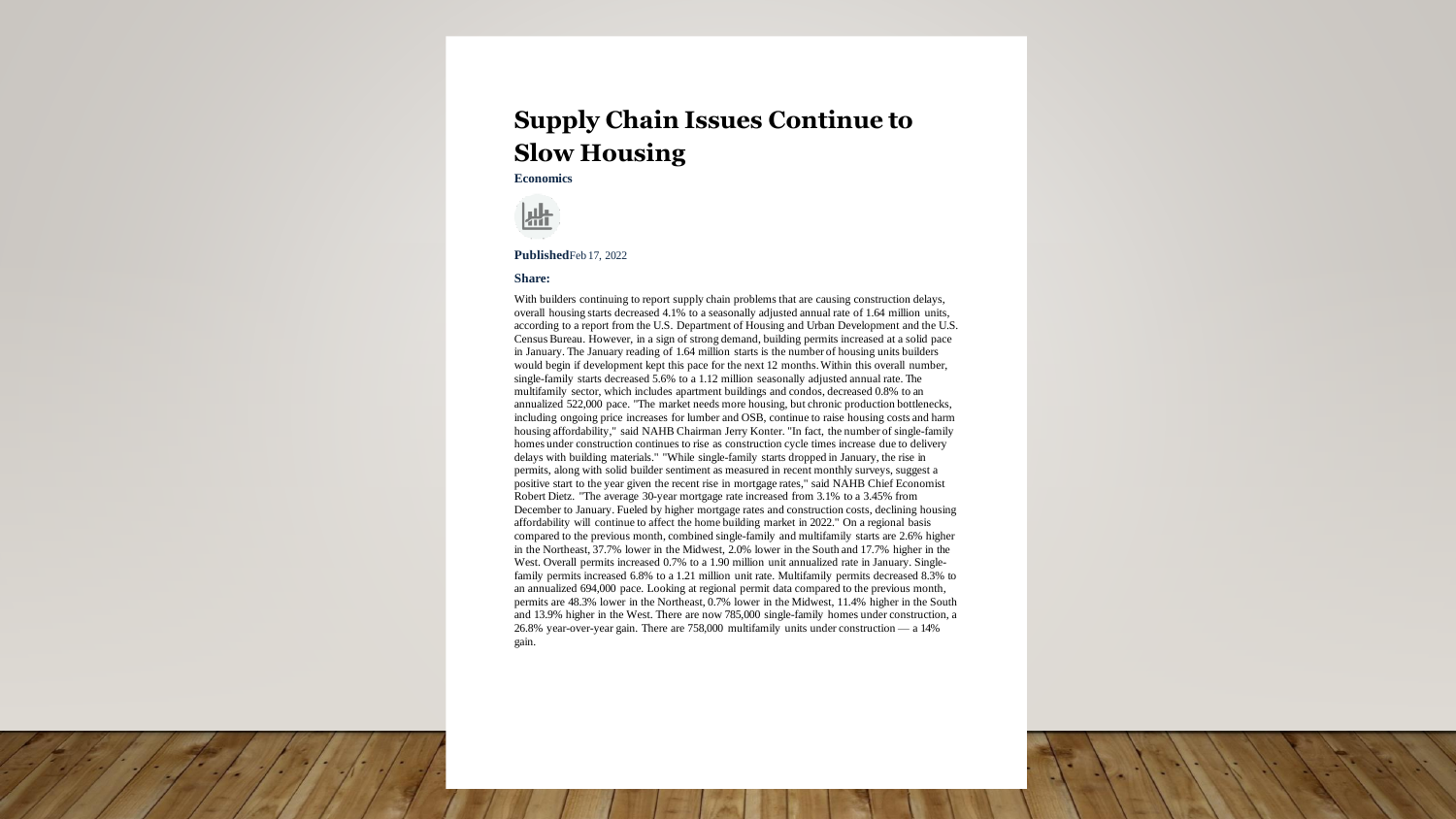#### **Government Regulation in the Price of <sup>a</sup> New Home: 2021**

May 5, 2021 Special Study for Housing Economics Paul Emrath, Ph.D. Economics and Housing Policy National Association of Home Builders

Rising regulatory costs are <sup>a</sup> limiting factor on housing supply, particularly for the entrylevel market in need of inventory. This study updates NAHB's estimates of the aggregate cost of regulation in the price of <sup>a</sup> new single-family home. The methodology is slightly different from the one used in the *previous* (2016) study, in that it is based on two separate surveys—one of land developers, and one of single-family builders. The survey questions were also modified slightly, to incorporate lessons learned during previous iterations of the study.

On <sup>a</sup> dollar basis, applied to the current average price (\$394,300) of <sup>a</sup> new home, regulation accounts for **\$93,870** of the final house price. Of this, **\$41,330** is attributable to regulation during development, **\$52,540** due to regulation during construction. In dollar terms, the NAHB studies show the cost of regulation continuing to rise between 2016 and 2021, although not as much as it did between 2011 and 2016 (Figure 1).

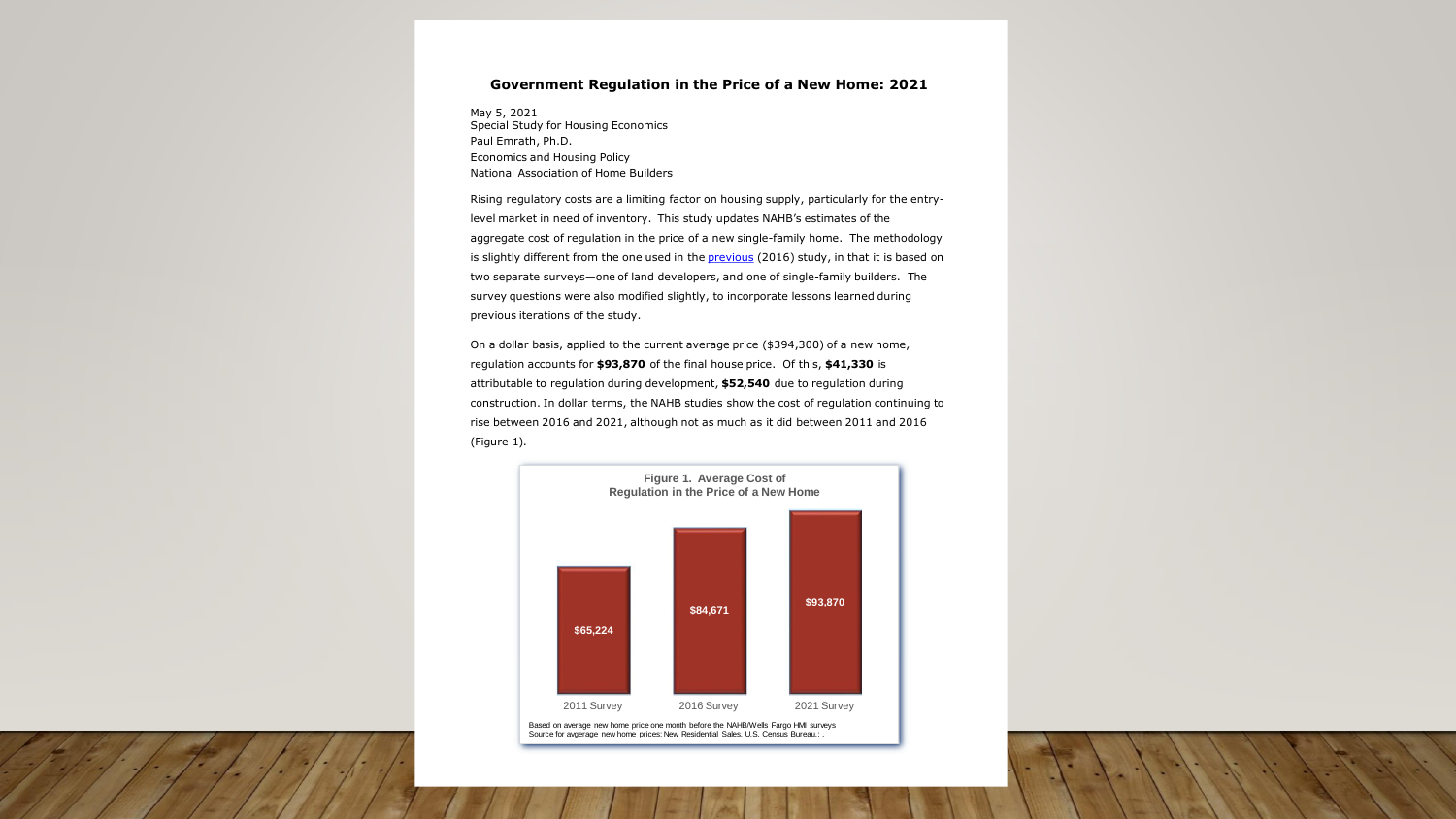## President Biden Announces New Actions to Ease the Burden of Housing Costs

MAY 16, 2022•STATEMENTS AND RELEASES New Biden-Harris Administration Housing SupplyAction Plan To Help Close the Housing Supply Gap in Five Years

As President Biden said last week, tackling inflation is his top economic priority. Today, President Biden is releasing <sup>a</sup> Housing Supply Action Plan to ease the burden of housing costs over time, by boosting the supply of quality housing in every community.His plan includes legislative and administrative actions that will help close America's housing supply shortfall in 5 years, starting with the creation and preservation of hundreds of thousands of affordable housing units in the next three years. When aligned with other policies to reduce housing costs and ensure affordability, such as rental assistance and downpayment assistance, closing the gap will mean more affordable rents and more attainable homeownership for Americans in every community. This is the most comprehensive all of governmen<sup>t</sup> effort to close the housing supply shortfall in history.

The Plan will help renters who are struggling with high rental costs, with <sup>a</sup> particular focus on building and preserving rental housing for low- and moderate-income families. The Plan's policies to boost supply are an important element of bringing homeownership within reach for Americans who, today, cannot find an affordable home because there are too few homes for sale in their communities. And it will help reduce price pressuresin the economy, as housing costs make up about one-third of of the market basketfor inflation, as measured by the Consumer Price Index.

Under the Plan, the Administration will: